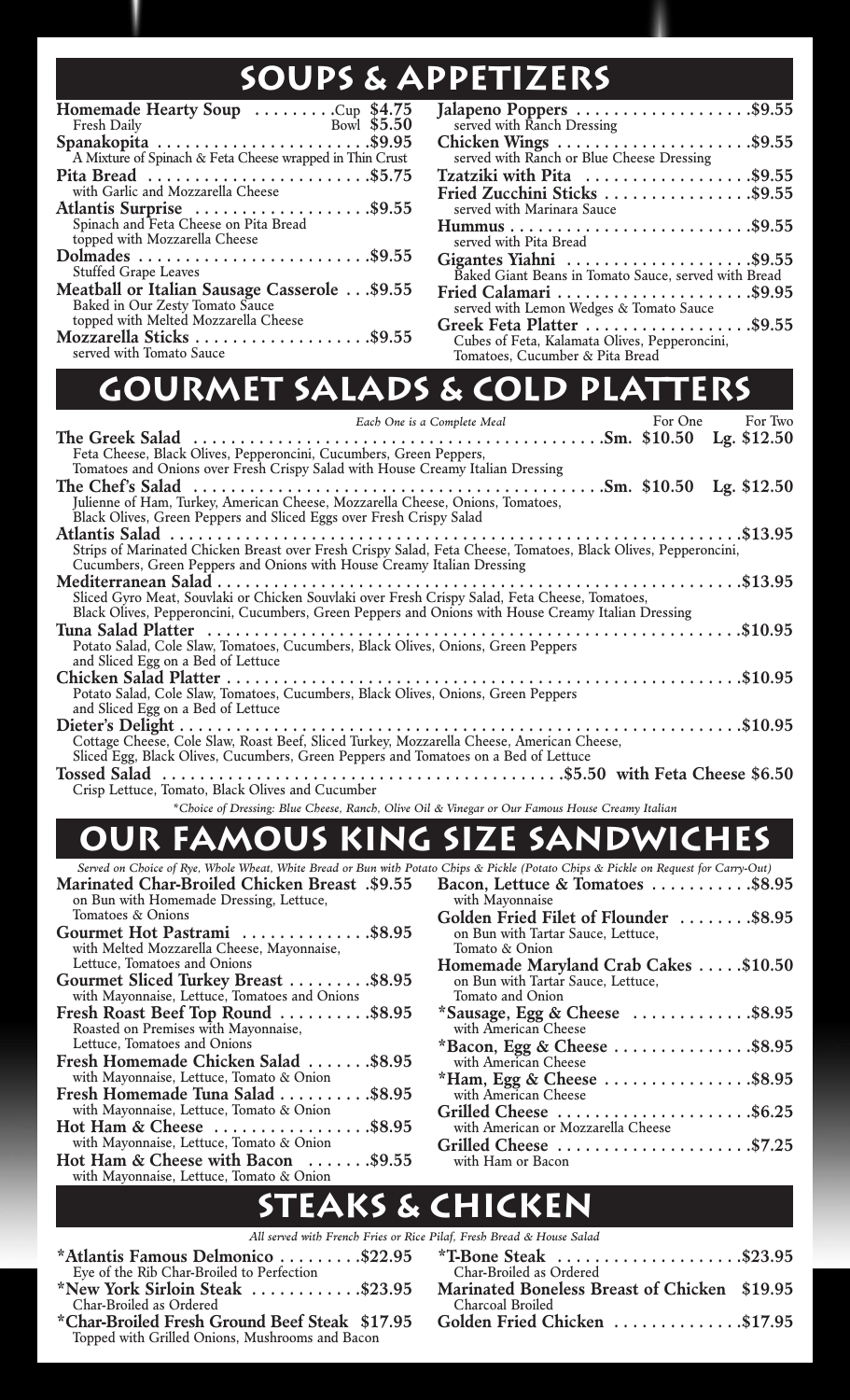## **Submarine Creations**

Served on a Jumbo Roll with Potato Chips and Pickle (Potato Chips and Pickle on Request for Carry Out)

| Slices of Seasoned Meat cooked on Rotisserie,                                      |
|------------------------------------------------------------------------------------|
| served with Onions, Lettuce, Tomatoes, Feta Cheese                                 |
| and Special Sauce on Pita Bread                                                    |
| $\dots$ \$9.95<br>Char-Broiled Souvlaki<br>.                                       |
| Marinated Choice Pork Tenderloins, served with                                     |
| Onions, Lettuce, Tomatoes, Feta Cheese                                             |
| and Special Dressing on Pita Bread                                                 |
| $\ldots \ldots$ . \$9.95<br>Char-Broiled Chicken Souvlaki                          |
| Marinated Skinless Chicken Breast, served with                                     |
| Onions, Lettuce, Tomatoes, Feta Cheese                                             |
| and Special Dressing on Pita Bread                                                 |
| *Steak & Cheese \$9.95<br>with Fried Onions, Mayonnaise, Lettuce & Tomatoes        |
|                                                                                    |
| Chicken Steak & Cheese \$9.95<br>with Fried Onions, Mayonnaise, Lettuce & Tomatoes |
|                                                                                    |
| *Steak, Egg & Cheese \$10.25<br>with Two Scrambled or Fried Eggs, Lettuce,         |
|                                                                                    |
| Tomatoes, Fried Onions and Mayonnaise                                              |
| *Sausage, Egg & American Cheese  \$9.95                                            |
| *Bacon, Egg & American Cheese \$9.95<br>*Ham, Egg & American Cheese \$9.95         |
|                                                                                    |
| Fresh Roast Beef Top Round \$9.95                                                  |
| Roasted on Premises, served with Lettuce,                                          |
| Mayonnaise, Tomatoes and Onions                                                    |
| <b>Gourmet Hot Pastrami</b> \$9.95<br>Melted Mozzarella Cheese with Mayonnaise,    |
|                                                                                    |
| Lettuce, Tomatoes and Onions                                                       |
| $\ldots \ldots \ldots$ \$9.95                                                      |
|                                                                                    |
| *Fresh Ground Hamburger \$9.95                                                     |
| with Mayonnaise, Lettuce, Tomatoes and Onions                                      |
| *Fresh Ground Cheeseburger  \$10.95                                                |
| with Mayonnaise, Lettuce, Tomatoes and Onions                                      |
| Homemade Meatballs \$9.95                                                          |
| with Tomato Sauce and Melted Mozzarella Cheese                                     |
| Extras and                                                                         |
| French Fries or Onion Rings Instead of                                             |
|                                                                                    |

| Char-Broiled Chicken Breast \$10.25                                         |
|-----------------------------------------------------------------------------|
| Marinated Skinless Chicken Breast, served with                              |
| Lettuce, Tomatoes, Onions and Special Dressing                              |
| on Choice of Sub Roll or Pita Bread                                         |
|                                                                             |
| with Tomato Sauce and Melted Mozzarella Cheese                              |
| Italian Sausage \$9.95                                                      |
| with Tomato Sauce and Melted Mozzarella Cheese                              |
| Chicken Breast Parmigiana \$10.25                                           |
| with Tomato Sauce and Melted Mozzarella Cheese                              |
| Ham, Bacon & Cheese $\dots\dots\dots\dots$ \$10.25                          |
| with Melted Mozzarella Cheese,                                              |
| Tomatoes, Lettuce, Mayonnaise and Onions                                    |
| Ham & Cheese \$9.95                                                         |
| Melted Mozzarella Cheese, Tomatoes,                                         |
| Lettuce, Mayonnaise and Onions                                              |
| Filet of Flounder \$9.95                                                    |
| with Tartar Sauce, Lettuce, Tomatoes & Onions                               |
| Homemade Maryland Crab Cakes \$10.95                                        |
| with Tartar Sauce, Lettuce, Tomatoes & Onions                               |
| Vegetarian $\ldots \ldots \ldots \ldots \ldots \ldots \ldots \ldots$ \$9.95 |
| with Melted Mozzarella Cheese, Mushrooms,                                   |
| Green Peppers, Tomatoes, Lettuce and Onions                                 |
| Gourmet Sliced Turkey Breast \$9.95                                         |
| with Mayonnaise, Lettuce, Tomatoes and Onions                               |
| Fresh Homemade Tuna Salad \$9.95                                            |
| with Mayonnaise, Lettuce, Tomatoes and Onions                               |
| Fresh Homemade Chicken Salad \$9.95                                         |
| with Mayonnaise, Lettuce, Tomatoes and Onions                               |
| Cold Cut<br>. \$9.95                                                        |
| Salami, Ham, Mozzarella Cheese, Lettuce,                                    |
|                                                                             |

Tomatoes, Onions & Dressing

 $Substitutes...$ 

*French Fries or Onion Rings Instead of Potato Chips \$1.95 • Extra Cheese \$1.00 Sliced Black Olives \$1.00 • Mushrooms \$1.00 • Bacon \$1.95 • Green Peppers \$1.00*

#### **From Our Charcoal Broiler Fresh Ground Hamburgers**

**\*The Atlantis Burger . . . . . . . . . . . . . . . .\$7.75 \*The Atlantis Cheeseburger . . . . . . . . . . \$9.95**

*Served with French Fries, Mayonnaise, Lettuce, Tomatoes, Onions & Pickles*

| $*$ Bacon Burger \$7.95                               |  |  |  |
|-------------------------------------------------------|--|--|--|
| *Texas Burger $\dots\dots\dots\dots\dots\dots$ \$8.95 |  |  |  |
| with Fried Egg and Bacon                              |  |  |  |
| $-100.11$ $-11$ $-107$                                |  |  |  |

*Extras: Mushrooms \$1.00 • Ham \$1.95*

### **Our Homemade BBQ**

**BBQ Sub . . . . . . . . . . . . . . . . . . . . . . . .\$10.95** on Sub Roll with Cole Slaw and French Fries

**BBQ Sandwich . . . . . . . . . . . . . . . . . . . . .\$9.95** on Bun with Cole Slaw and French Fries

# **Italian Dinners**

| We Use Only the Finest Imported Italian Pasta, served with House Salad and Fresh Bread |                                                                 |
|----------------------------------------------------------------------------------------|-----------------------------------------------------------------|
| asagna \$18.95                                                                         | Shrimp Parmigiana \$18.95                                       |
| f Cheese,                                                                              | with Linguini or Spaghetti and Tomato Sauce                     |
| nd Beef and Tomato Sauce                                                               | Spaghetti with Meatballs                                        |
| iana \$16.95                                                                           | $\&$ Italian Sausage \$14.95                                    |
| mato Sauce                                                                             | with Tomato Sauce                                               |
| migiana $\ldots \ldots \ldots$ \$16.95                                                 | Linguini with Marinara Sauce \$12.95                            |
| mato Sauce                                                                             | topped with Our Freshly Made Marinara Sauce                     |
| a\$15.95                                                                               |                                                                 |
| mato Sauce                                                                             | Wrapped Noodles filled with Ricotta Cheese and                  |
| <b>Eggplant Parmigiana .\$17.95</b>                                                    | topped with Our Homemade Zesty Tomato Sauce                     |
| mato Sauce                                                                             | and Mozzarella Cheese                                           |
| en                                                                                     | Atlantis Spaghetti \$16.95                                      |
| igiana \$17.95                                                                         | topped with Chicken Souvlaki, Mushrooms                         |
| mato Sauce                                                                             | and Our Homemade Zesty Tomato Sauce                             |
|                                                                                        | Oven Baked Spaghetti \$13.95                                    |
| . \$12.95                                                                              | Prepared with Our Homemade Zesty Tomato Sauce                   |
|                                                                                        | and Mozzarella Cheese                                           |
| an Sausage \$14.95                                                                     | <b>Your Choice of Toppings</b>                                  |
|                                                                                        | Italian Sausage, Homemade Meatballs, Pepperoni,                 |
| tballs $\dots\dots\dots\dots$ \$14.95                                                  | Fresh Mushrooms and Green Peppers                               |
|                                                                                        | Each Topping $\ldots \ldots \ldots \ldots \ldots \ldots$ \$1.75 |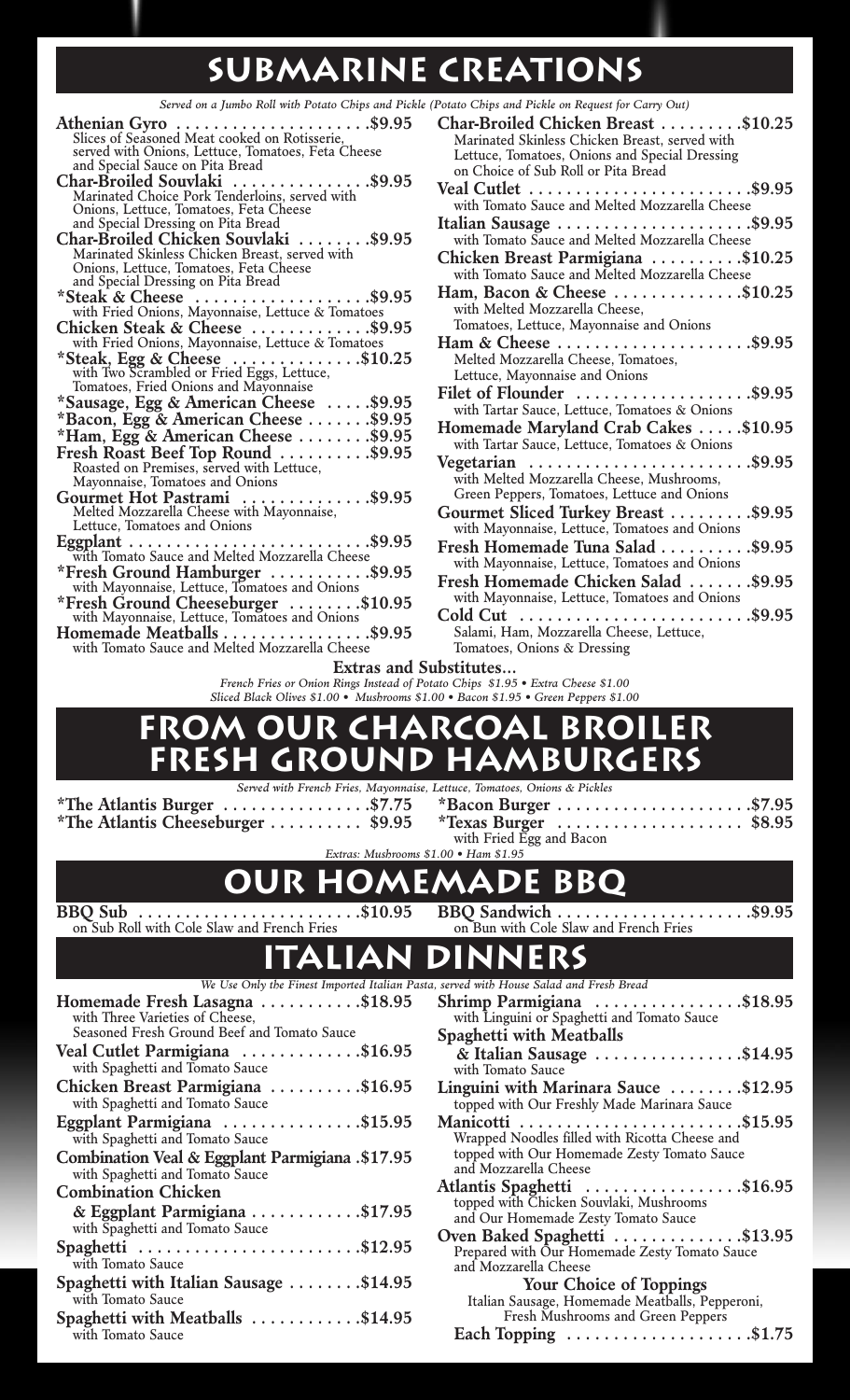## **Atlantis Pizza**

*Homemade New York Style Made Fresh Daily*

| Small<br>$(12$ Inch) | Medium<br>$(14$ Inch) | Large<br>$(16$ Inch) |
|----------------------|-----------------------|----------------------|
|                      | \$14.95               | \$15.95              |
|                      | \$15.95               | \$16.95              |
|                      | \$16.95               | \$17.95              |
|                      | \$17.95               | \$18.95              |
|                      | \$18.95               | \$19.95              |
|                      | \$19.95               | \$20.95              |
|                      | \$18.95               | \$20.95              |

**Spinach Lover's ~** Our Tasty Combination of Spinach, Fresh Garlic, Feta and Mozzarella Cheese (served without Pizza Sauce)

**Greek Pizza ~** Sliced Gyro Meat, Sliced Tomatoes, Feta Cheese and Fresh Garlic, served over Our Zesty Pizza Sauce

#### **Choice of Toppings…**

Chicken, Pepperoni, Mushrooms, Sausage, Green Peppers, Ham, Onions, Canadian Bacon, Black Olives, Meatballs, Salami, Bacon, Pastrami, Gyro Meat, Pepperoncini, Feta Cheese, Fresh Sliced Tomatoes, Fresh Garlic, Anchovies, Extra Cheese, Pineapple, Broccoli, Artichoke Hearts, Jalapeno Peppers and Sliced Green Olives

## **Atlantis Specialties**

|                                                                       | Served with Greek Salad and Fresh Bread |                     |
|-----------------------------------------------------------------------|-----------------------------------------|---------------------|
| Moussaka \$17.95 Chicken Sou                                          |                                         |                     |
| Baked Eggplant, Zucchini and Potatoes                                 |                                         | Char-Broiled        |
| with Fresh Seasoned Ground Beef                                       |                                         | with Pita Bre       |
| topped with Bechamel Sauce                                            |                                         | *Char-Broile        |
| Spanakopita Dinner \$17.95                                            |                                         | Marinated C         |
| with Rice Pilaf or French Fries                                       |                                         | with Tomato         |
|                                                                       |                                         | served with I       |
| Athenian Gyro Platter \$17.95<br>served with Pita Bread, French Fries |                                         | <b>Char-Broiled</b> |
| or Rice Pilaf and Special Sauce                                       |                                         | Marinated Sl        |
| Souvlaki Platter \$17.95                                              |                                         | with Tomato         |
| Char-Broiled Marinated Pork Tenderloins,                              |                                         | served with I       |
|                                                                       |                                         |                     |

served with Pita Bread and Rice Pilaf or French Fries

- **Chicken Souvlaki Platter . . . . . . . . . . . .\$17.95** Char-Broiled Marinated Chicken Breast, served with Pita Bread and Rice Pilaf or French Fries
- **\*Char-Broiled Beef Shish Kebab . . . . . .\$21.95** Marinated Choice Tenderloins skewered with Tomatoes, Onions and Green Peppers, served with Rice Pilaf or French Fries
- **Char-Broiled Chicken Shish Kebab . . . .\$21.95** Marinated Skinless Chicken Breast skewered with Tomatoes, Onions and Green Peppers, served with Rice Pilaf or French Fries

*Beef or Chicken Shish Kebab Allow 20-25 Minutes for Cooking Time*

### **REE-EGG OMELETTES**

*served with French Fries or Home Fries, House Salad and Fresh Bread*

| Mediterranean $\ldots \ldots \ldots \ldots \ldots$ . \$10.55 |  |
|--------------------------------------------------------------|--|
| Sliced Gyro Meat and Feta Cheese                             |  |
| Atlantis Special \$10.55<br>Feta Cheese and Fresh Tomatoes   |  |
|                                                              |  |
| Mushroom $\dots\dots\dots\dots\dots\dots\dots$ . \$10.55     |  |
| American Cheese or Mozzarella Cheese \$10.55                 |  |
| Spinach and Feta Cheese \$10.95                              |  |
| Ham and American Cheese \$10.95                              |  |
|                                                              |  |

| s. House Saiaa ana Fresh Breaa                          |  |
|---------------------------------------------------------|--|
|                                                         |  |
|                                                         |  |
| <sup>2</sup> Zesty Salsa                                |  |
| Western \$10.55                                         |  |
| Ham, Green Peppers and Onions                           |  |
| Vegetarian \$10.55<br>Onions, Green Peppers & Mushrooms |  |
|                                                         |  |
| Greek Locanico \$10.55                                  |  |
| Greek Sausage                                           |  |

*Egg Beaters or Egg Whites \$1.00 Extra Each Extra topping \$1.00 Additional*

| $E$ <i>and <math>E</math></i> $\sim$ $E$ $\sim$ $E$ $\sim$ $E$ $\sim$ $E$ $\sim$ $E$ $\sim$ $E$ $\sim$ $E$ $\sim$ $E$ $\sim$ $E$ $\sim$ $E$ $\sim$ $E$ $\sim$ $E$ $\sim$ $E$ $\sim$ $E$ $\sim$ $E$ $\sim$ $E$ $\sim$ $E$ $\sim$ $E$ $\sim$ $E$ $\sim$ $E$ $\sim$ $E$ $\sim$ $E$ $\sim$ $E$ |  |  |
|--------------------------------------------------------------------------------------------------------------------------------------------------------------------------------------------------------------------------------------------------------------------------------------------|--|--|
|                                                                                                                                                                                                                                                                                            |  |  |

|                                                                    | served with French Fries, Cole Slaw, Fresh Bread and House Salad |
|--------------------------------------------------------------------|------------------------------------------------------------------|
|                                                                    |                                                                  |
| Gulf Shrimp Hand Breaded Golden Fried                              | Filet of Atlantic Flounder Golden Fried                          |
|                                                                    | Homemade Maryland Crab Cakes \$22.95                             |
| Hand Breaded Golden Fried Oysters                                  | Golden Fried                                                     |
| $Scallops \dots \dots \dots \dots \dots \dots \dots \dots \dots \$ | Atlantis Jumbo Fisherman's Platter \$22.95                       |
| Hand Breaded Deep Sea Golden Fried Scallops                        | Golden Fried Flounder, Shrimp,                                   |
|                                                                    | Scallops, Crab Cakes and Oysters                                 |

**\*Are served raw or undercooked ~ Consuming raw or undercooked meats, poultry, seafood or eggs may increase your risk of food-borne illness.**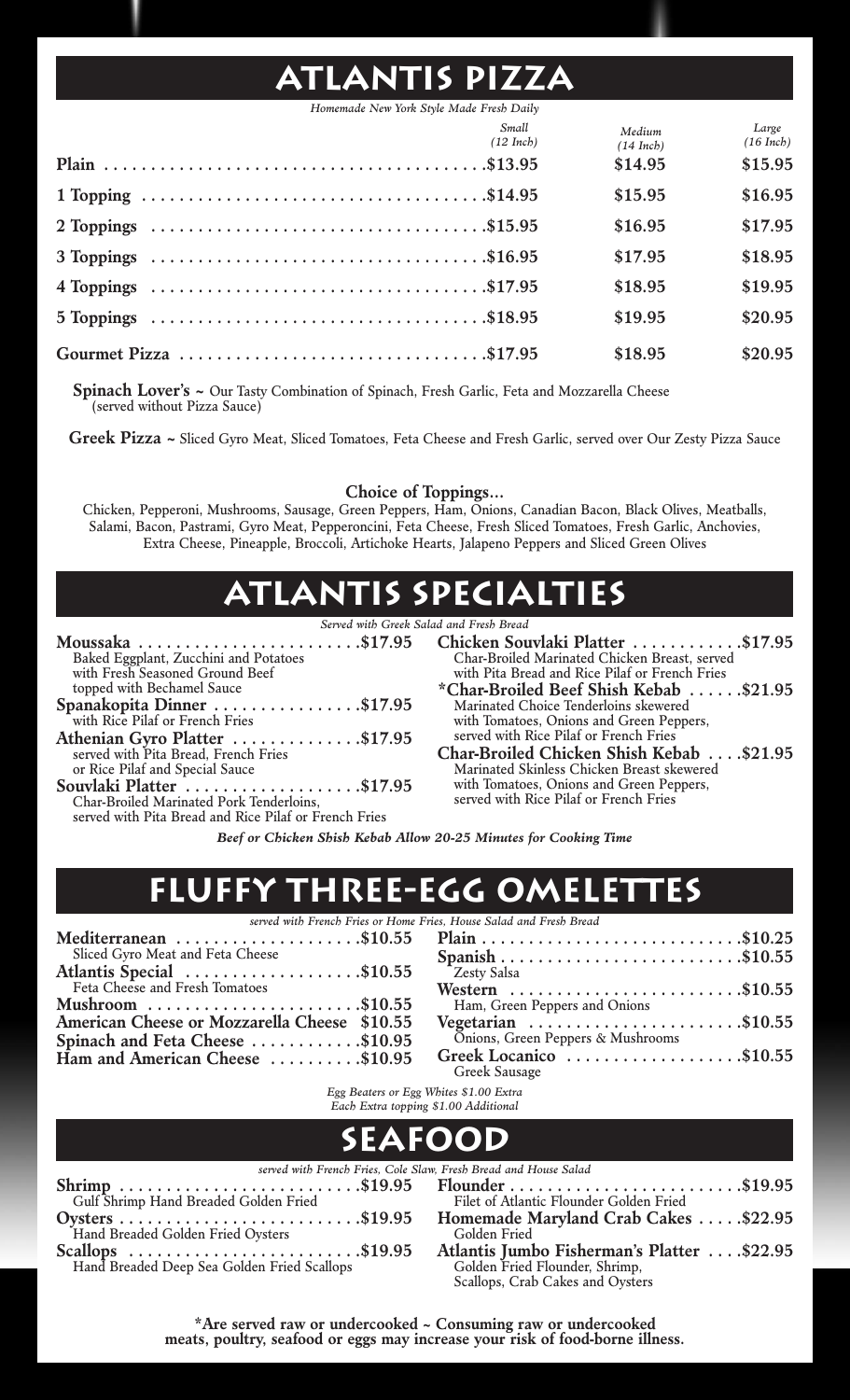

# **Traditional Italian Menu**

### **We Use Only the finest Imported Italian Pasta and The Finest Ingredients Available - Proudly Made on Premises Daily**

| Served with House Salad and Bread                                                                                                                   |
|-----------------------------------------------------------------------------------------------------------------------------------------------------|
| Fettuccini Noodles tossed with Broccoli in a Creamy Alfredo Sauce                                                                                   |
| Fettuccini Noodles tossed with Chicken in a Creamy Alfredo Sauce                                                                                    |
| Fettuccini Noodles tossed with Shrimp in a Creamy Alfredo Sauce                                                                                     |
| Fettuccini Noodles tossed with Shrimp and Scallops in a Creamy Alfredo Sauce                                                                        |
| Linguini Pasta tossed with Baby Clams in a White Wine Sauce                                                                                         |
| Linguini Pasta tossed with Baby Clams in Tomato Sauce                                                                                               |
| Chicken Breast sautéed with Marsala Wine, Mushrooms & Onions, served with Linguini                                                                  |
| Chicken Breast sautéed with Capers, Lemon, Wine & Parsley, served with Linguini                                                                     |
| Chicken Breast, Tomatoes, Black Olives, Capers & Artichoke Hearts<br>sautéed with Marinara Sauce, Garlic & Olive Oil, served over Linguini          |
| Chicken Breast sautéed in Tomato Sauce, on a Bed of Spinach,<br>topped with Melted Mozzarella Cheese, served with Pasta, French Fries or Rice Pilaf |
| Tender Scallopini of Veal sautéed in a Sauce and served with Linguini                                                                               |
| Tender Scallopini of Veal sautéed with Fresh Mushrooms & Marsala Wine, served with Linguini                                                         |
| Broiled Salmon with Butter & Lemon, served with Pasta, French Fries or Rice Pilaf                                                                   |

**Prepared Daily With Pride By Chef Adolfo**